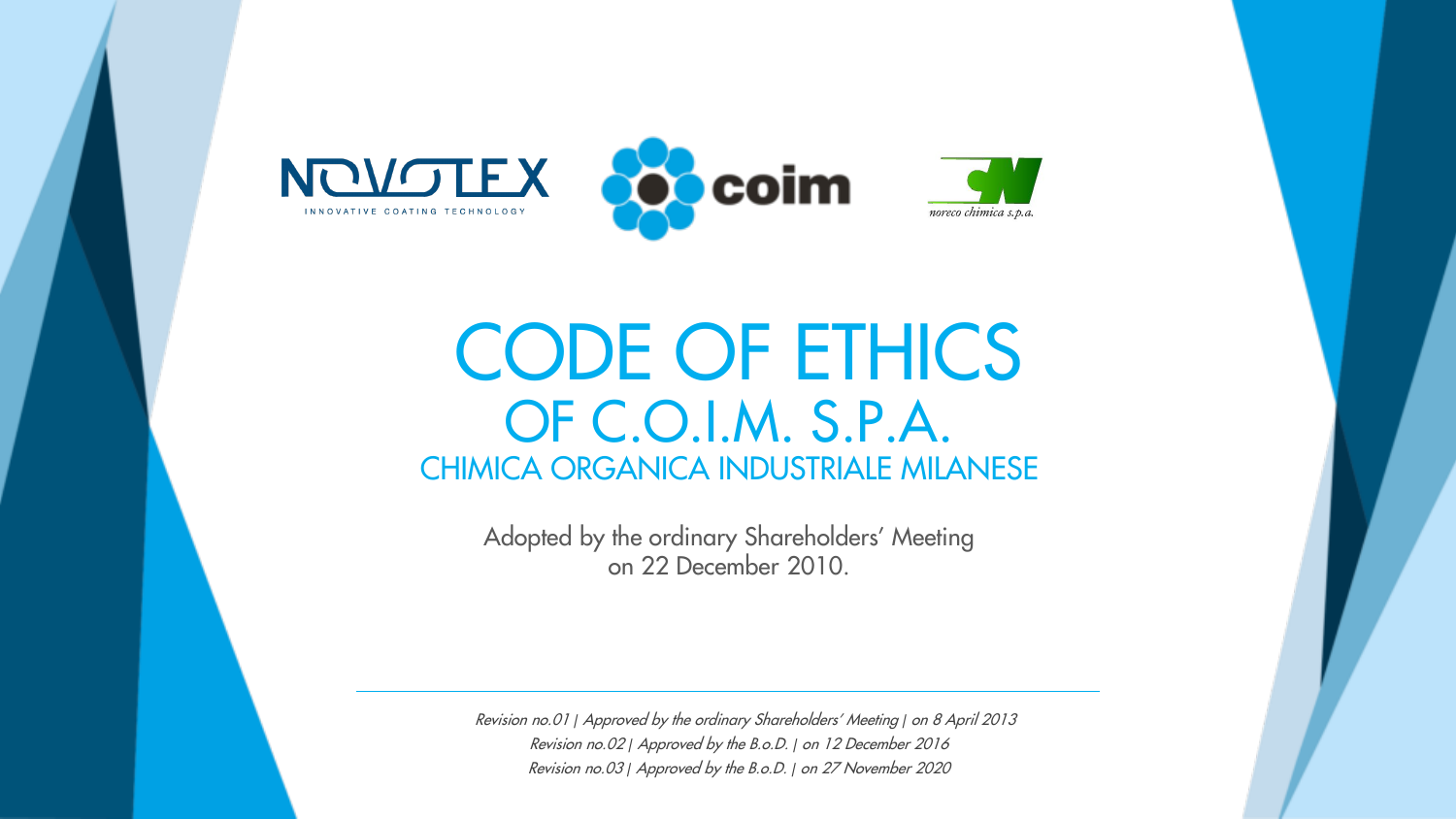

# INTRODUCTION

C.O.I.M. S.p.A.- CHIMICA ORGANICA INDUSTRIALE MILANESE - operates in the chemical speciality industry and, in particular, in polyurethane specialities.

The Company is careful to respect and apply principles of correctness and integrity, which represent one of the key factors of its business success and which underpin the operations of the company and the companies of the COIM Group.

The aim of this Code of Ethics is to provide clear and transparent principles and guidelines which must inform all activities of C.O.I.M. S.p.A. and of the COIM group, guiding the conduct of its employees and everyone having dealings with the aforementioned companies.

C.O.I.M. S.p.A. intends for this Code of Ethics to serve as a fundamental element of its Corporate Compliance Model and in view thereof, in drawing up this Code, account was taken of the Guidelines developed by Confindustria for constructing Corporate Compliance Models that must be adopted in relation to the prevention of the crimes indicated in Italian Legislative Decree 8 June 2001 no. 231, and which concern the rules on corporate liability. In preparing this Code of Ethics, account was also taken of the Ten Principles adopted by the United Nations Global Compact, which, in turn, draw upon the Universal Declaration of Human Rights, the International Labour Organization's Declaration on Fundamental Principles and Rights at Work, the Rio Declaration on Environment and Development, and the United Nations Convention Against Corruption.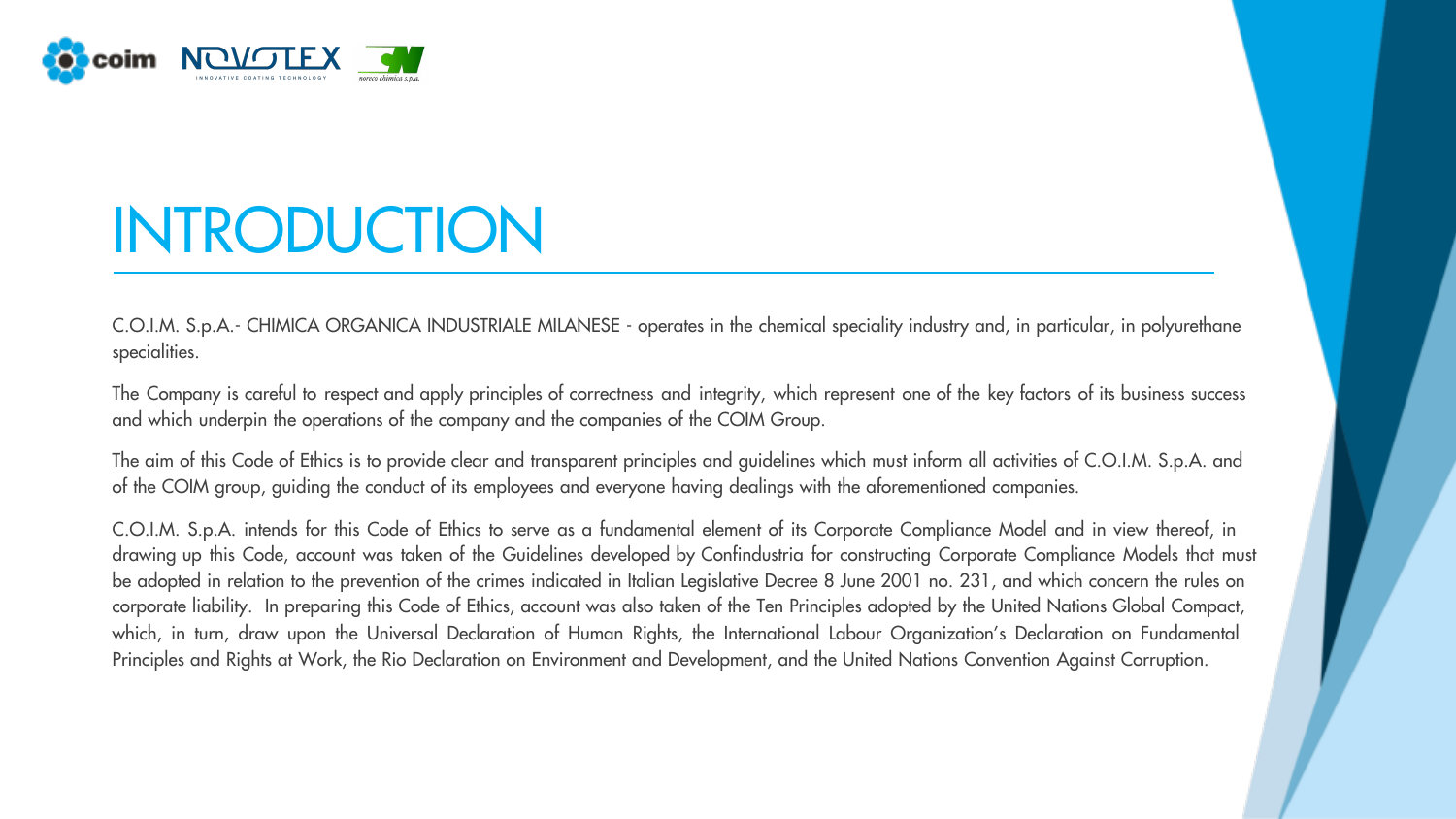

## CHAPTER I GENERAL PROVISIONS

company, all employees without exception, collaborators and anyone having business relations, directly or indirectly, permanently or temporarily, with the company or collaborating with the same in the pursuit of its corporate purpose (hereafter, the "Recipients"). The principles of this Code of Ethics are binding for all those who, in C.O.I.M. S.p.A. (the "Company"), cover roles of representation, administration or management, or who manage and control the

1. RECIPIENTS Those persons are therefore the Recipients of the Code, basing their activities on principles of impartiality, integrity, correctness and transparency, in respect of "legal rules". Legal rules means rules, both legislative or regulatory, that influence the Company's activity.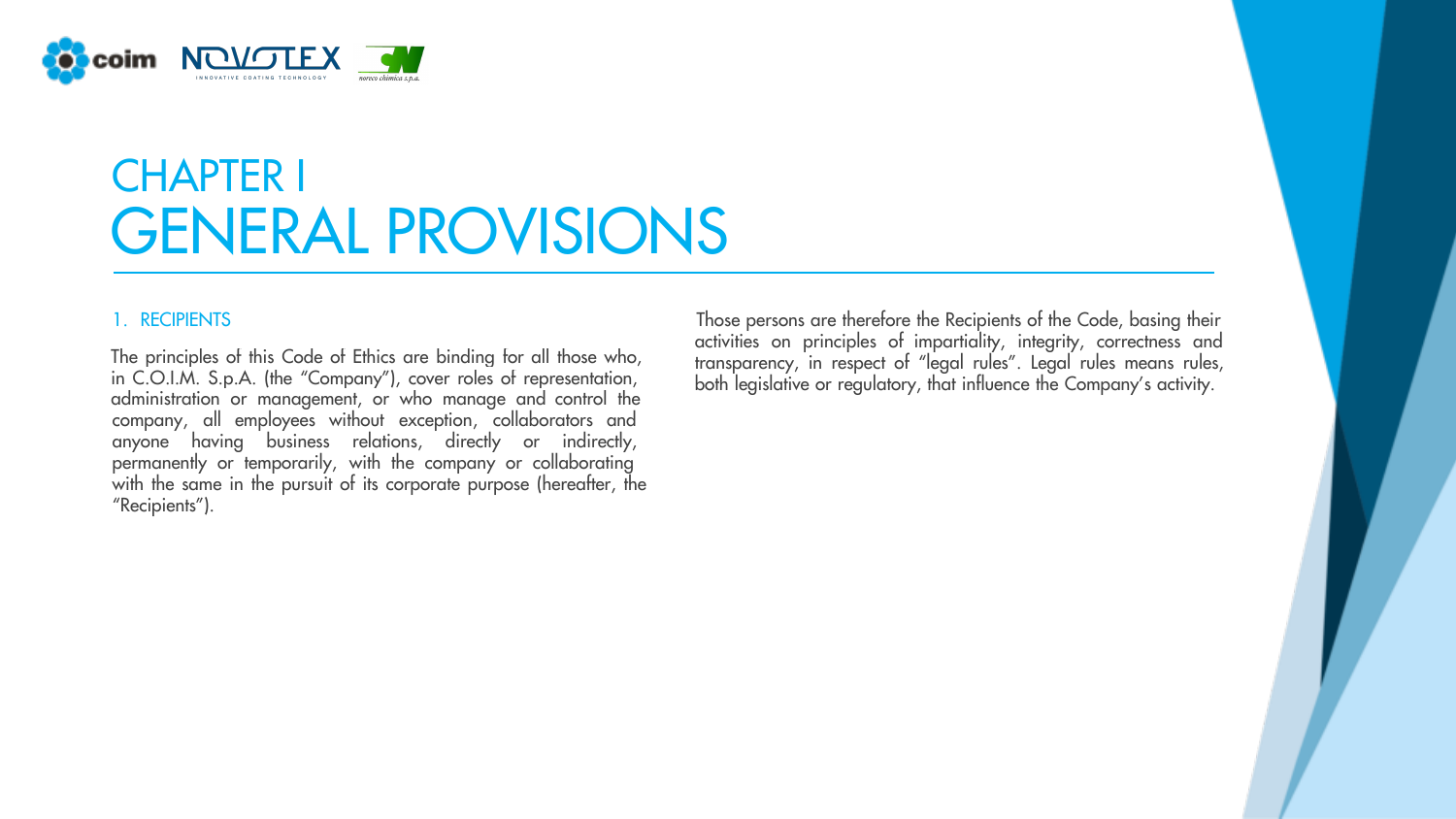

## CHAPTER II ETHICAL PRINCIPLES

The Company accepts and conforms to the ethical principles • environmental protection; (hereafter, the "Principles") illustrated below:

- respect of laws;
- protection of human rights;
- equality and impartiality;
- professionalism and reliability;
- integrity and good faith;
- valuing individuals and human resources;
- 
- confidentiality;
- prevention of conflict of interests;
- workplace health and safety;
- 
- prevention of money laundering and self-laundering;
- protection of competition;
- product quality and safety;
- product stewardship;
- combating corruption;
- protection of intellectual property.

• transparency and correctness; and their conduct complies with the their conduct complies with the aforementioned Principles. The Recipients, in discharging their duties and tasks for the

> Under no circumstance will the belief of acting in the interest or to the advantage of C.O.I.M. S.p.A. justify behaviours contrary those Principles.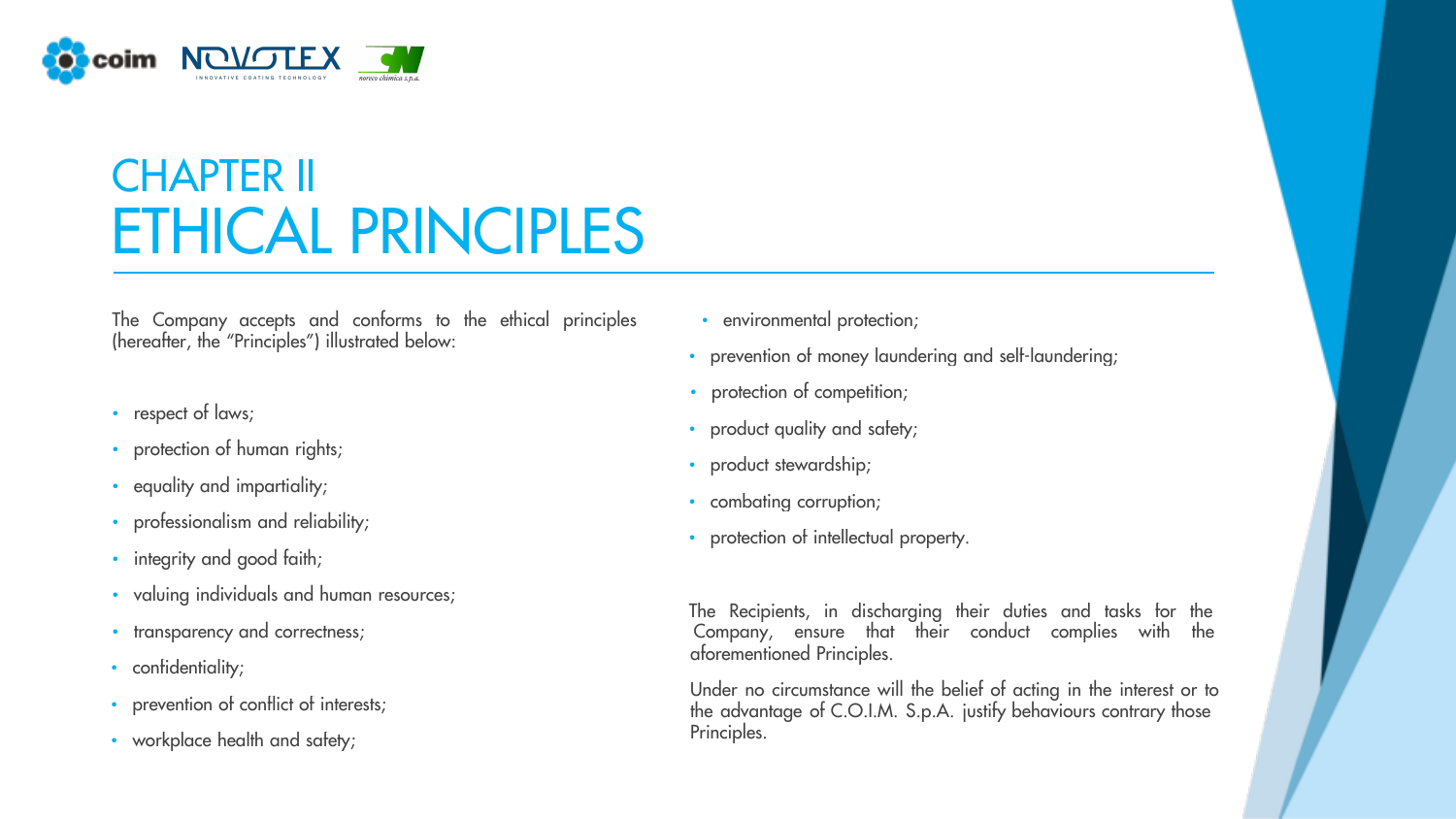

In discharging work activities for the Company, the Recipients are required to behave in strict compliance with domestic, EU and international laws.

The Company proactively pursues information on domestic, EU and international legislative developments, in relation to both its them. persons to whom this Code of Ethics applies must act with

## 3. PROTECTION OF HUMAN RIGHTS

human rights and to refrain from being complicit in any human rights violations by third parties, under Principles 1 and 2 of the Ten Principles adopted by the United Nations Global Compact. In carrying out its work activity, the Company undertakes to protect

committed during mining activities linked to the extraction of some elements (namely Tin, Gold, Columbium and Tantalum) in an area commonly known as "Conflict Zone" (from which the English definition of "Conflict Minerals" is taken), located in the eastern region of Democratic Republic of Congo and the States bordering the same. The Company actively supports what is laid down by C.O.I.M. S.p.A. is aware of human rights violations that are

2. COMPLIANCE WITH LAWS **Regulation (EU) no. 2017/821** and ensures that it does not support financially, directly or indirectly, or benefit armed groups active in this area or operating in that context, through the purchase of the aforementioned chemical elements, and their compounds, mined in or originating from the aforementioned area.

## 4. EQUALITY AND IMPARTIALITY

activities and its products, and rapidly ensures that it complies with In running the business and in all decisions relating thereto, the impartiality in the Company's best interest, making decisions with professional integrity and objectivity in accordance with objective and neutral assessment criteria.

## 5. PROFESSIONALISM AND RELIABILITY

professionalism. All of the Company's activities are carried out with diligence and

The Recipients are therefore required to carry out their duties with a commitment adequate to the responsibilities assigned to them, protecting the Company's reputation and image.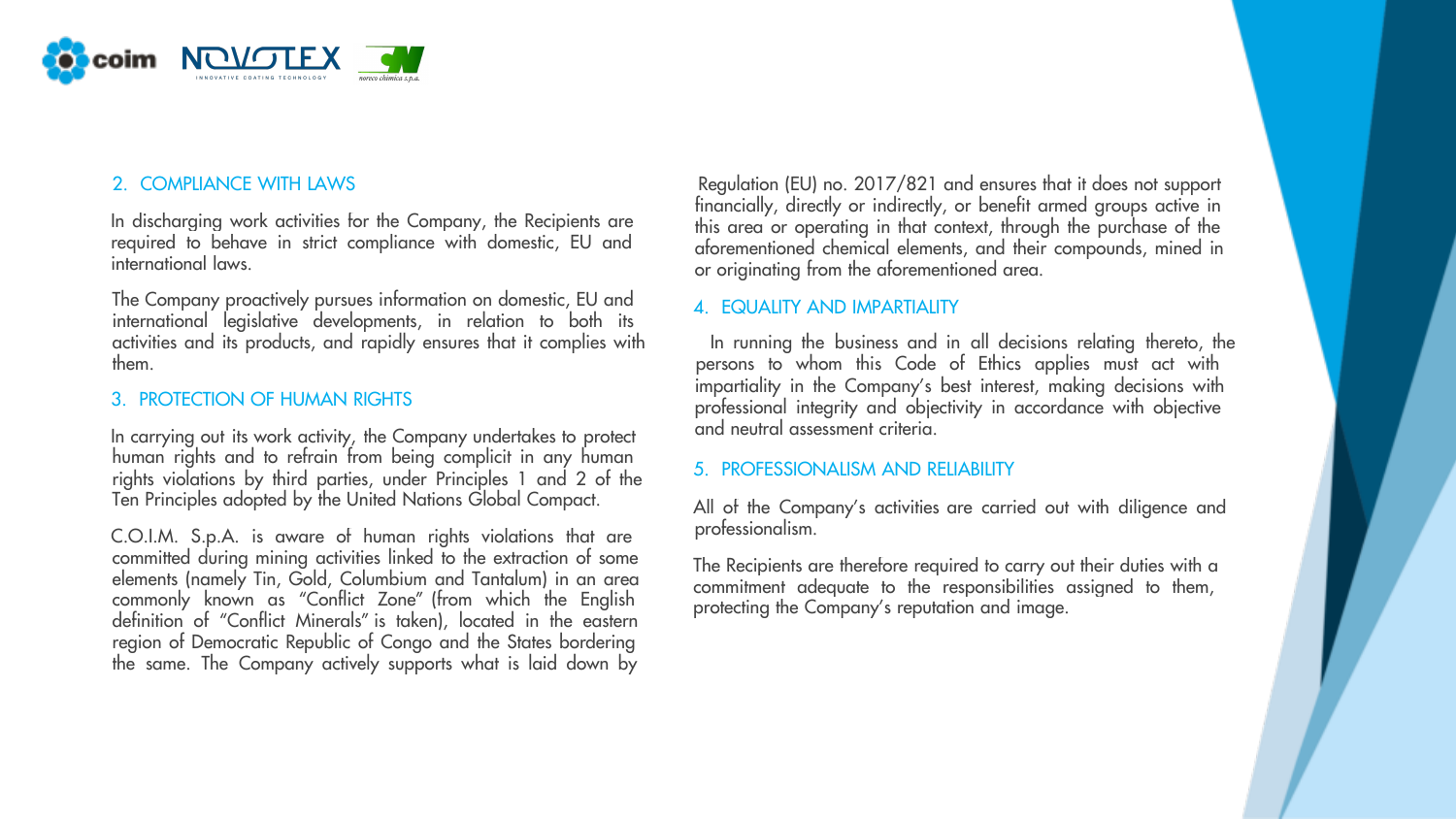

accordance with principles of integrity, respect and good faith, and To adjust the employee's professionalism to any major changes<br>that all obligations assumed contractually and performances and hade by the Company, C.O.I. requested be duly fulfilled, in compliance with the rules and training updates to all employees involved in that process, such as directives given. unit or area operators. Major changes means the introduction of The Company requires the professional activity to be carried out in

## 7. VALUING INDIVIDUALS AND HUMAN RESOURCES

development of C.O.I.M. S.p.A.. The Company values individuals, protecting their physical and moral integrity and fostering their continuous growth in terms of technical and professional skills. Human resources are an indispensable and precious asset for the

Therefore, the Company protects the value of individuals. In this respect, C.O.I.M. S.p.A. does not tolerate any discriminatory conduct or any form of harassment or personal or sexual offence. In addition, the Company undertakes to ensure that no discrimination occurs in the workplace based on age, gender, sexual orientation, disability, race, language, nationality, political or trade union opinions, religious beliefs or other personal characteristics not relating to work.

The Company, moreover, adopts criteria of merit and development of the skills, competences and potential of individuals in its staff selection and management policies.

6. INTEGRITY AND GOOD FAITH C.O.I.M. S.p.A. provides continuous training activities, along with training and information courses for new recruits.

> made by the Company, C.O.I.M. S.p.A. provides training and new work equipment or machines, new technologies, new hazardous chemical agents or significant organisational changes (i.e. a transition to a continuous production cycle).

C.O.I.M. S.p.A. guarantees equal opportunities to all employees, undertaking to ensure that any authority is exercised fairly and correctly, avoiding any form of abuse.

Under principles 3 to 6 of the Ten Principles adopted by the United Nations Global Compact, the Company upholds the right to freedom of association and the actual recognition of collective labour agreements, the elimination of any form of forced labour, the abolition of child labour, namely labour by persons aged under 15, and the elimination of any form of workplace discrimination.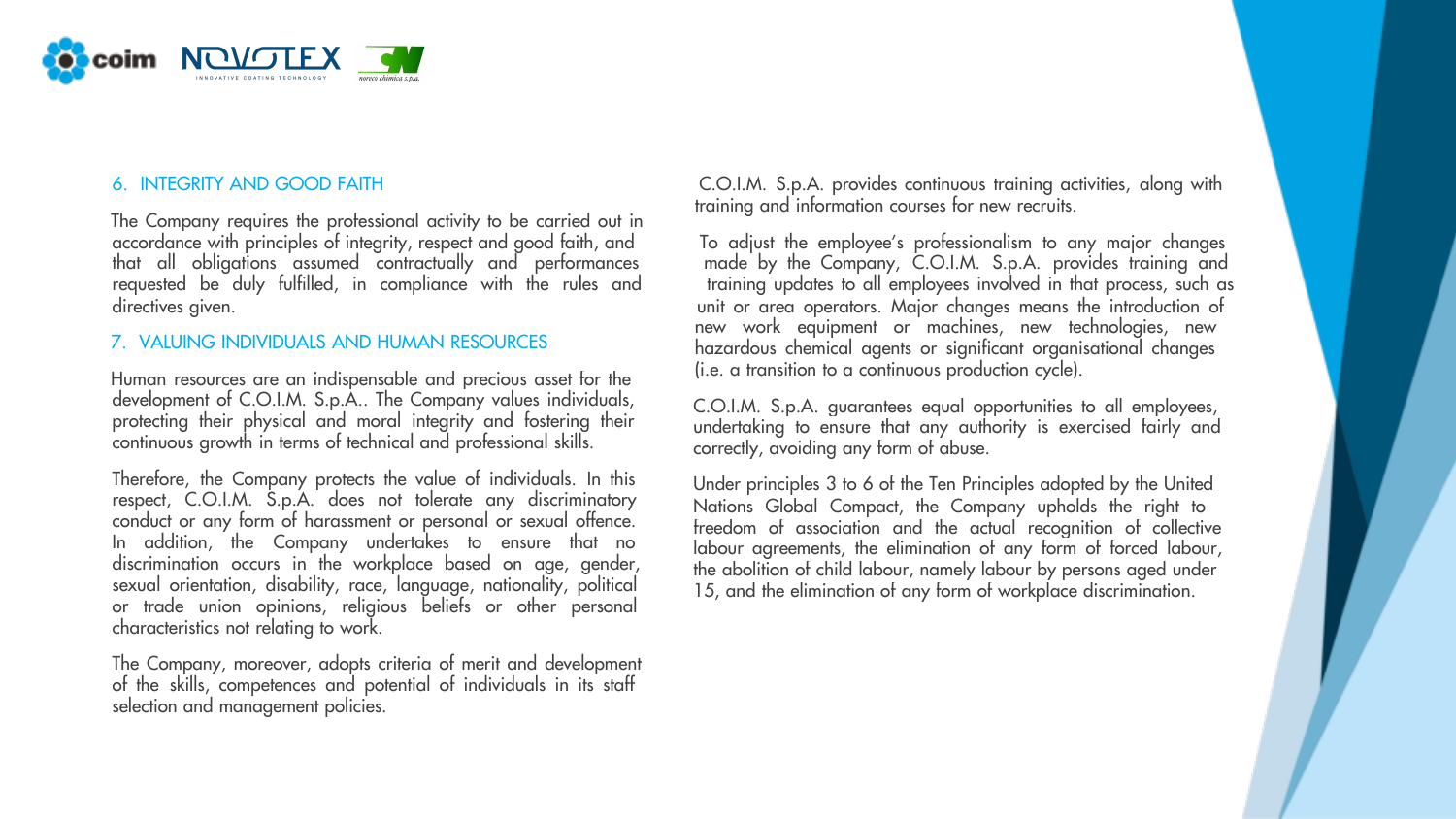

transparency and correctness. Each accounting entry reflects the records of the related supporting The actions, operations, negotiations, and, more generally, behaviours of the Recipients are based upon the utmost

criteria indicated by law and by the applicable accounting 9. CONFIDENTIALITY standards, duly authorised, verifiable, legitimate, consistent and appropriate. In particular, every action, operation or transaction is correctly recorded in the company's accounting system according to the

With a view to ensuring that the accounting data meet the parties, except when expressly and knowingly authorised to do so, requirements of truthfulness, completeness and transparency, and, in any case, in strict compliance with the legislation in force on adequate and complete supporting documentation of the activity personal data protection. completed is kept for each transaction, to allow for:

- 
- the identification of the characteristics and reasons underlying that transaction;
- the reconstruction of the decision-making and authorisation process.

8. TRANSPARENCY AND CORRECTNESS Each employee, insofar as he/she is responsible, acts in such a way as to ensure that all information relating to the Company's business operations is duly and promptly recorded in the accounts.

> documentation, which is carefully filed and stored so that it is easily available.

The Company ensures that the information in its possession is stored confidentially and refrains from using private data of third

• the recording in the accounts; **the recording in the accounts**; **for official or professional reasons**, the confidential nature of the information is expressly declared and the third party is asked to respect the confidentiality obligation. In disclosing confidential information to third parties, permitted only

> In addition, all information and data handled while discharging work duties and tasks will be treated with the utmost confidentiality.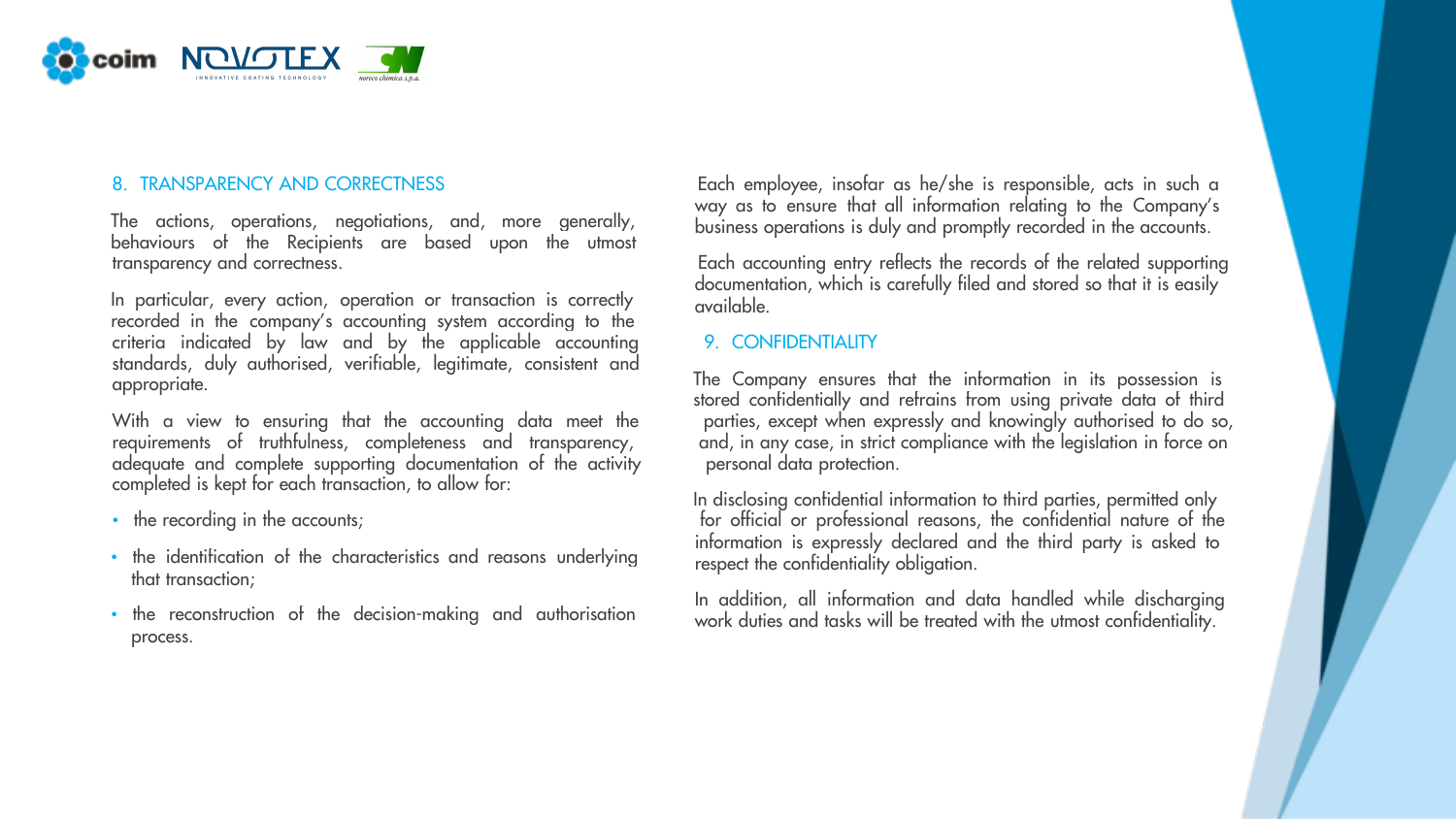

In conducting their activity, all Recipients must avoid conflict of interests situations.

exclusive interest, or when the Company's business opportunities learn. are exploited for personal gain. Conflict of interests means a situation where an interest other than the corporate purpose is pursued or activities are carried out that

superior without delay, complying with any decisions made in that

## 11.WORKPLACE HEALTH AND SAFETY

C.O.I.M. S.p.A. promotes and guarantees the workplace health and safety of its employees and of all persons accessing its offices and workplaces.

laws in force. The Company is also committed to providing dignified and safe working conditions, including by spreading a culture of safety and risk awareness, promoting responsible behaviours by all, in respect of company procedures and the workplace accident prevention

10.PREVENTION OF CONFLICT OF INTERESTS **In that respect, each employee is asked to contribute personally to** maintaining workplace safety and behaving responsibly to ensure his/her own safety and the safety of others.

> To that end, the Company provides information and training on safety matters, distinguishing the following concepts:

- may interfere with the ability to make decisions in the Company's **· Inform**: provide useful pr practical information, communicate and
- In cases of conflict of interests, all Recipients must inform their direct requirements for a specific activity; establish a process through superior without delay, complying with any decisions made in that which to convey regard. The contract of work and behaviour that put into practice the rules and principles of workplace safety, health and hygiene. • Train: provide, by way of specific rules, the necessary
	- Coach: ensure workers learn the correct use of equipment, machinery, systems, substances, devices, personal protective equipment and working procedures.

In general, each worker is required to learn about his/her work environment, the machines, systems and substances used, the work procedures, and the health and safety risks so as to understand what is being handled/operated and what may occur.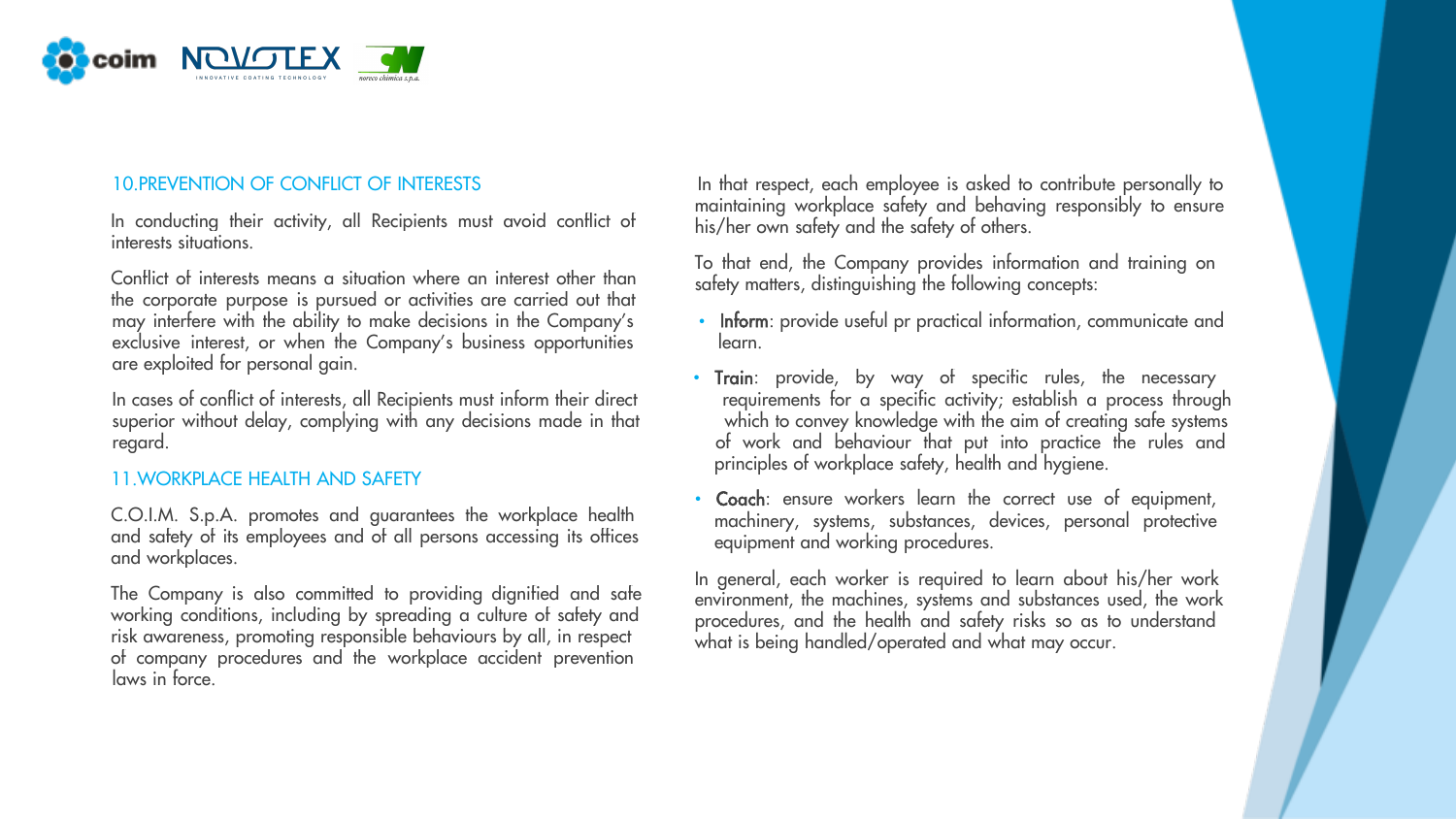

short, SMS), compliant with the requirements of Italian Legislative Decree 81/2008 (known as Consolidated Law on Safety) and Italian Legislative Decree 105/2015 (known as Seveso ter Law); therefore, the assessment of risks and the establishment of prevention and protection measures is inherent in that System.

The Company participates in the Federchimica Responsible Care programme.

### 12.ENVIRONMENTAL PROTECTION

The Company promotes production policies that balance externally (e.g. institutions), to ensure environmental issues are requirements of economic growth and value creation of its business optimally managed; activities with requirements of environmental protection and sustainability.

More specifically, C.O.I.M. S.p.A. gives great importance to environmental protection and sustainable development of the local area in which it operates, in consideration of the rights of the community and with a view to ensuring a healthy environment for future generations.

committed to considering essential environmental requirements and minimising the negative impact of its operations on the risks and the establishment of prevention and protection environment.

The Company adopts a certified Safety Management System (in To that end, the Company, in full respect of applicable short, SMS), compliant with the requirements of Italian Legislative environmental laws, is particularly at

- promotion of activities and procedures that are compatible with the environment through the use of criteria and advanced technologies of environmental protection, energy efficiency and sustainable use of resources;
- assessment of the environmental impact of all of the company's activities and processes;
- collaboration with stakeholders, internally (e.g. employees) and
- pursuit of environmental protection standards by implementing appropriate management and monitoring systems;
- In managing its business operations and initiatives, the Company is Legislative Decree 152/2006 (known as Consolidated Law on committed to considering essential environmental requirements and the Environment); therefore, t • adoption of all measures necessary to ensure the best protection of human health and the environment from the hazardous effects of all substances produced and/or used in the Company's operations. The Company adopts a certified environment management system, compliant with the requirements of Italian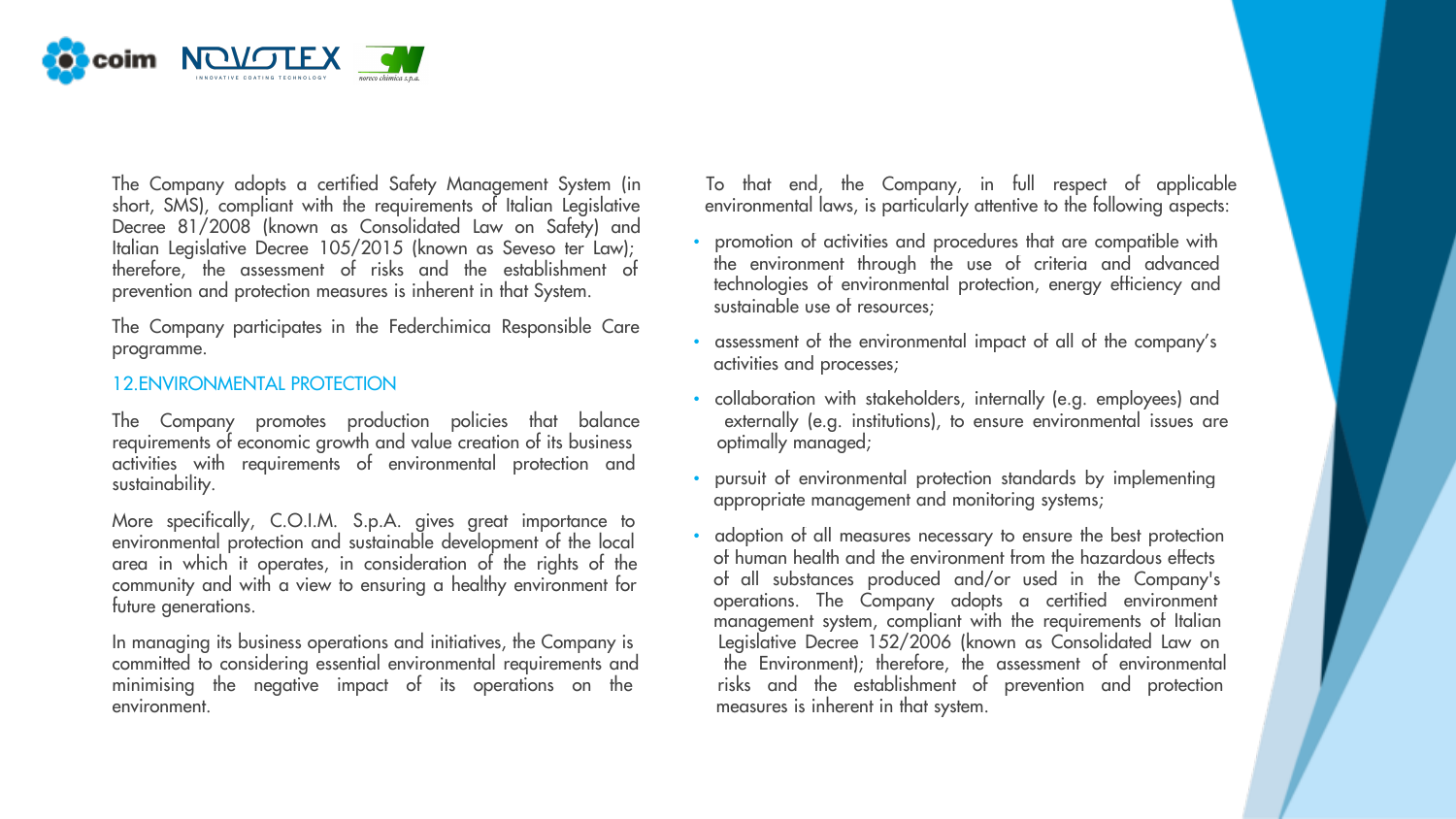

Based upon principles 7 to 9 of the Ten Principles adopted by the reliability and integrity of its business partners. Moreover, financial United Nations Global Compact, the Company adopts a prudential resources are managed on the basis of principles: approach to the environment; promoting greater awareness of environmental protection and encouraging the development and dissemination of "environmentally friendly" technologies. The Company also combats any behaviour that may lead, even through carelessness, to the incorrect management of its operations with regard to the environment, with the possible risk of environmental pollution or environmental disaster. In the event of any pollution or environmental disaster, the Company undertakes to clean up and remediate the affected areas at once.

### LAUNDERING 13.PREVENTION OF MONEY LAUNDERING AND SELF-

The Company runs its operations in full compliance with applicable laws, combating the phenomena of money laundering and selflaundering.

and, as part of the various relationships established on behalf and in the interest of the Company, they undertake to verify the To this end, the Recipients avoid implementing suspicious transactions from the perspective of correctness and transparency

- based upon the substantial separation of functions, so that all expenditure is requested, paid out and checked by independent functions or persons, to which, in addition, no other responsibilities are assigned that may determine any potential conflict of interests and finally;
- transactions. • based upon the traceability and transparency of cash flows within the Company and external payments, so that it is always possible to reconstruct all of the Company's financial

## 14.PROTECTION OF COMPETITION

implementing or incentivising any actions that may amount to forms of unfair competition. In the awareness that a sound and fair system of competition contributes to continuous improvement and development, the Company abides by applicable competition laws and refrains from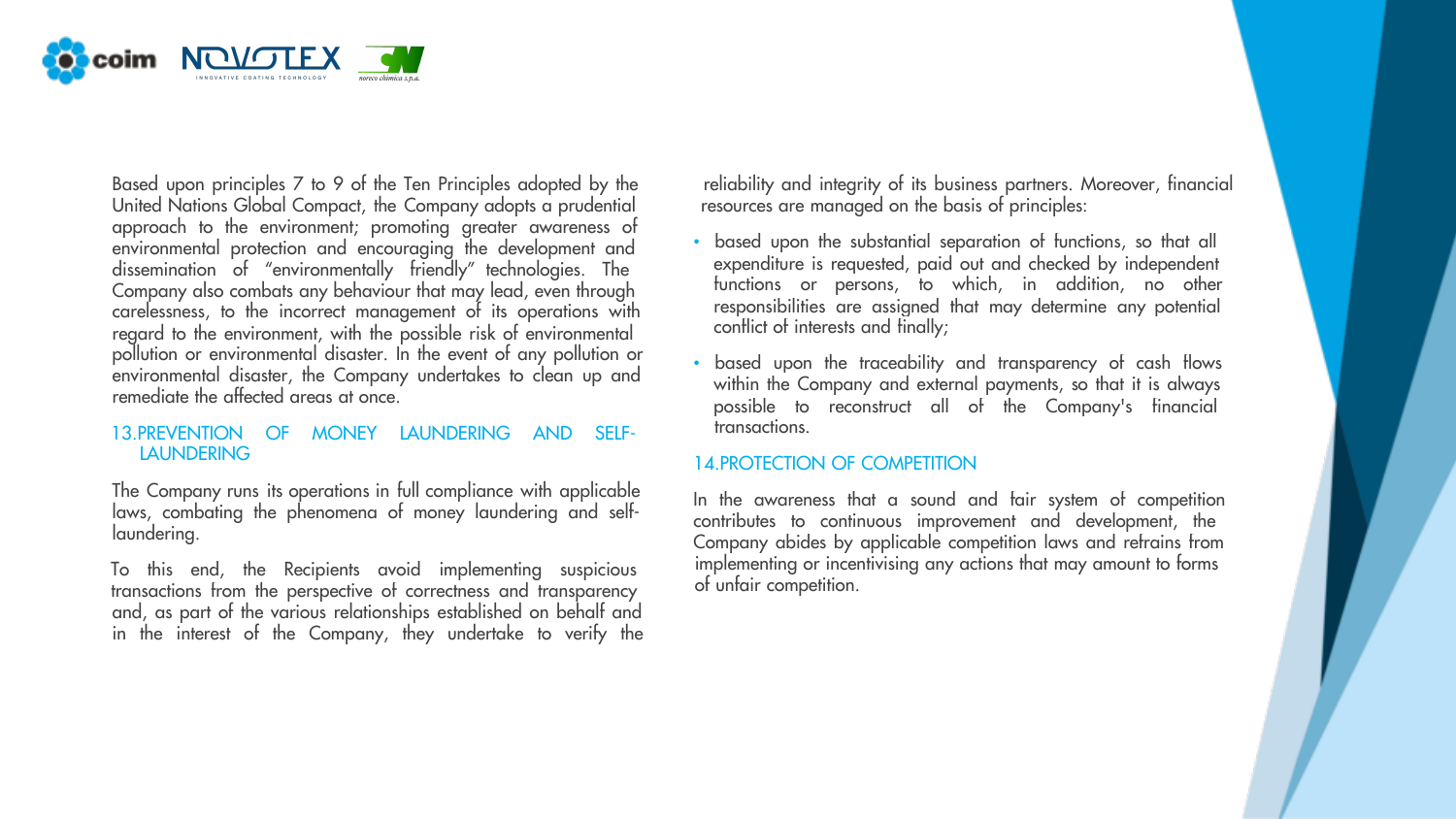

## 15.PRODUCT QUALITY AND SAFETY 16.COMBATING CORRUPTION

The Company is particularly attentive to the quality, safety and Under principles 10 of the Ten Principles adopted by the United reliability of its products to ensure complete customer satisfaction. Nations Global Compact, the Company combats any form of

management system procedures. 17.PROTECTION OF INTELLECTUAL PROPERTY The Recipients must therefore respect the contents of the quality

its products ("Product Stewardship") which aims to: on the protection of intellectual property rights.

- avoid or eliminate raw materials that involve unnecessary risks The Recipients promote the correct use, for any purpose and in any
- inform customers about the correct, safe and responsible use of its products;
- provide a professional response to queries concerning the conformity, quality and safety of its products;
- manage all activities in accordance with Good Manufacturing Practices ("GMP").

corruption, including extortion.

The Company has adopted a responsible management system for The Company complies with all domestic, EU and international laws

for employees, users, consumers or the environment; form, of all intellectual property works, including computer programmes and databases, to protect the property and moral rights of the author.

> To that end, the Company prohibits any conduct aimed, in general, at duplicating or reproducing, in any form, the work of others, without authorisation.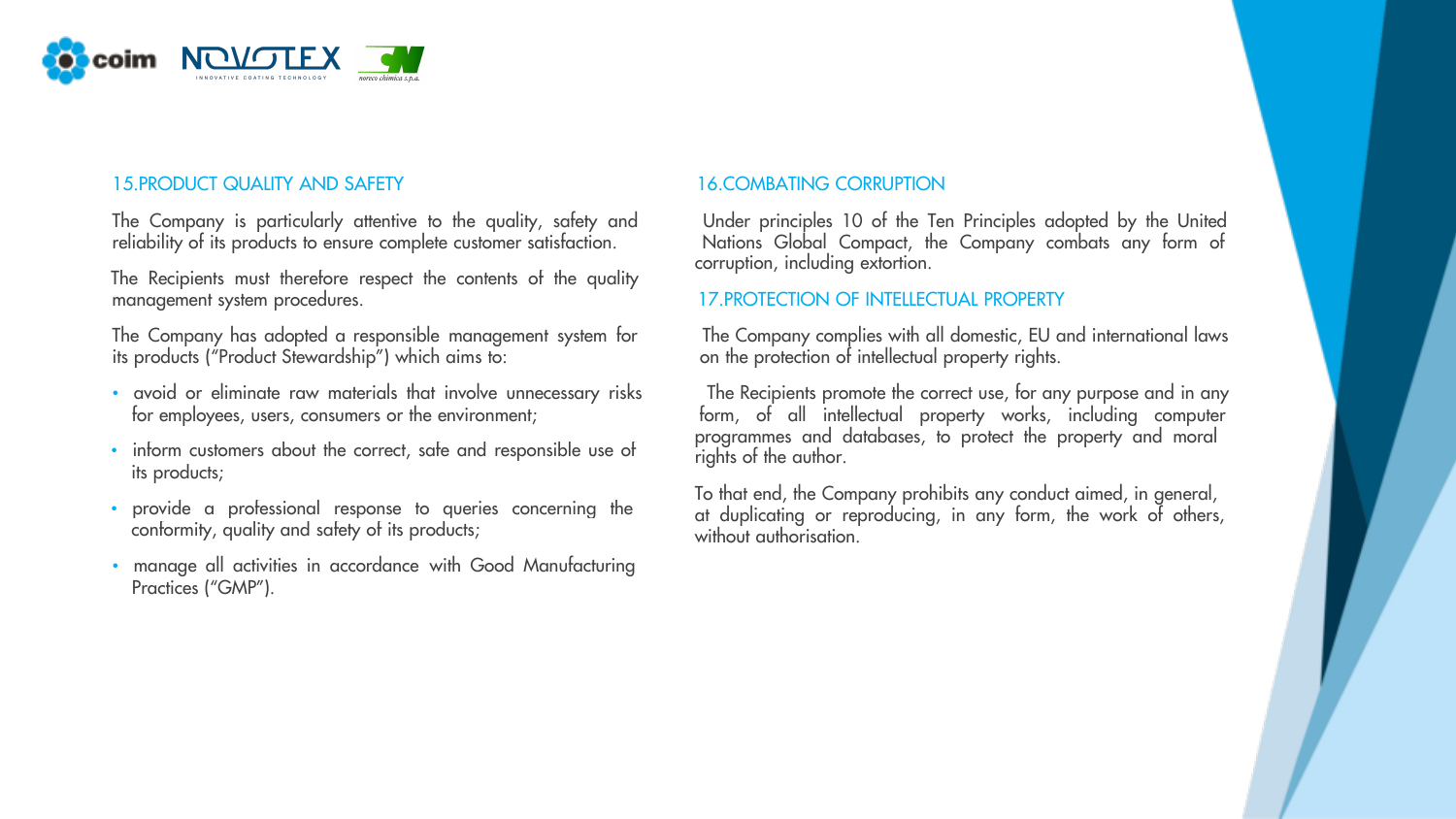

## CHAPTER III RELATIONSHIPS WITH THIRD PARTIES

## INDEPENDENT ADMINISTRATIVE AUTHORITIES which are contrary to the principles of this Code of Ethics:

Administrative Authorities and, in any case, with any public bodies, excellence officials or their relatives, in order to gain favourable treatment both in Italy and abroad, are based on strict compliance with the for the applicable provisions of law, together with principles of courtesy or falling within the category of usual business transparency, integrity and correctness. The provided they are always authorised by the persons in

Administrative Authorities, the Company does not improperly • forcing or inciting third parties to give or promise money or influence public officials or public officials or public officials or their relatives; influence public officials or public servants who negotiate or decide on its behalf. In relationships with the Public Administration and Independent

and with Independent Administrative Authorities, or public servants, on strict compliance with the applicable legal and regulatory requirements, and pays particular attention to ensuring that the integrity or reputation of C.O.I.M. S.p.A. is not jeopardised in any way.

18.RELATIONSHIPS WITH THE PUBLIC ADMINISTRATION AND More specifically, the Company prohibits the following behaviours,

- Relationships with the Public Administrations, with Independent promising and/or offering gifts, money or other favours to public for the Company, except for gifts of small value seen as business charge;
	-
- The Company bases its relationships with the Public Administration significant facts, when requested by the Public Administration and with Independent Administration and with Independent Administrative Authorities. • providing untrue information or failing to communicate

Those rules also apply to relationships with the judicial authority, its representatives, auxiliaries and consultants.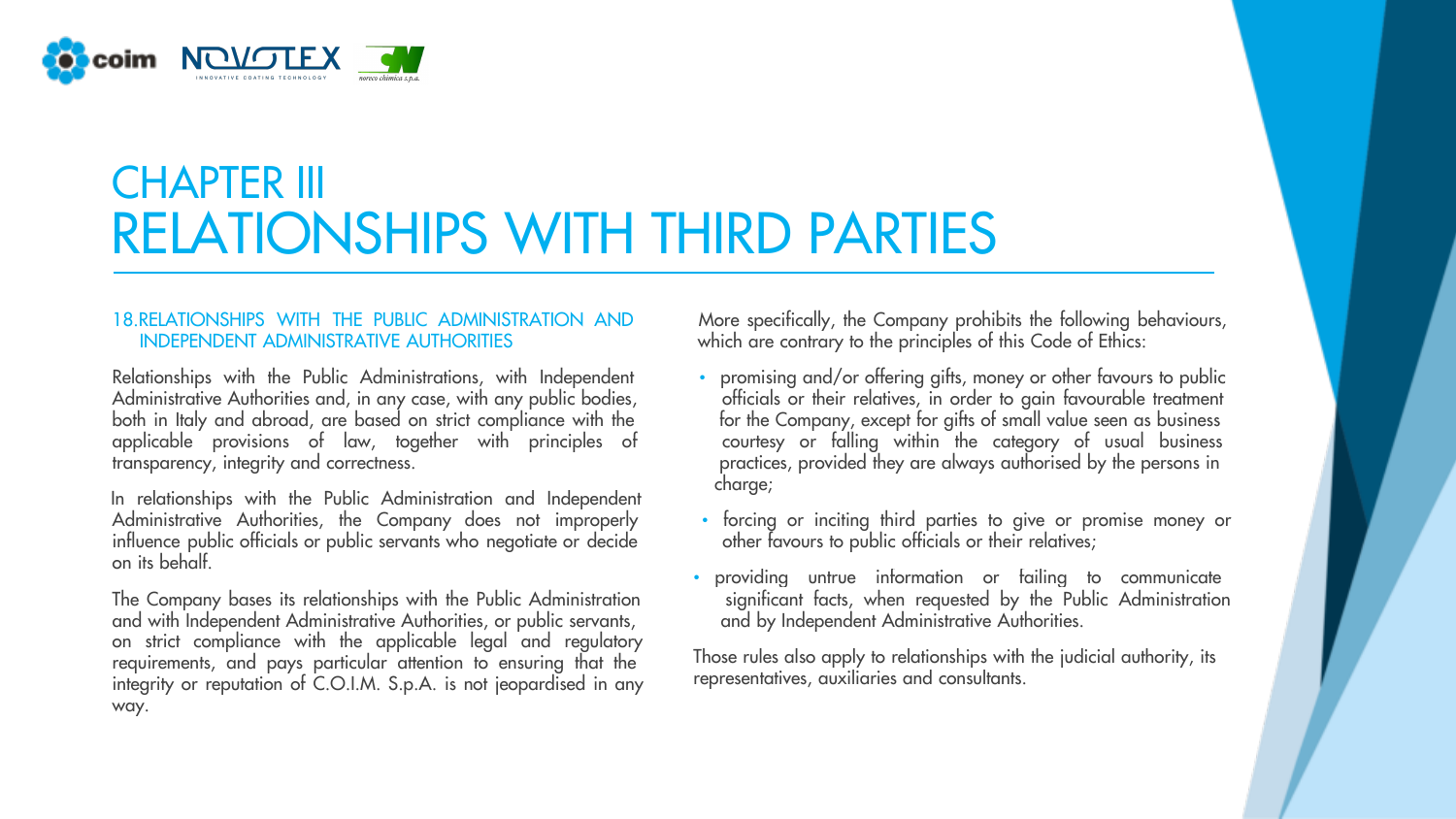

relationship based on values of correctness, honesty, efficiency and Therefore, C.O.I.M. S.p.A. does not allow any form of payment or professionalism. C.O.I.M. S.p.A. draws on principles of simplicity, granting of benefits to customers, suppliers or other business clearness and completeness, avoiding the use of misleading and/or partners not strictly deriving from a contractual obligation and, as improper practices in preparing communications sent to customers. Such, regulated by a contractual agreement. The Company bases its relationships with customers on the full satisfaction of their needs, with the aim of establishing a solid

The Company manages relationships with its suppliers and other 20.RELATIONSHIPS WITH POLITICAL PARTIES, TRADE UNION business partners by ensuring a professional, loyal and fair ORGANISATIONS OR OTHER ASSOCIATIONS approach, encouraging continuous collaborations and solid and lasting relationships built on trust, refraining from any conduct that may be construed as an attempt to secure favourable treatment for the Company.

In business relations with third parties, any conduct that may undermine the Company's image is prohibited, along with the giving of any tangible gifts, benefits (both direct and indirect), gratuities and acts of courtesy and hospitality, except when the same are strictly seen as etiquette and good manners or are in any case unlikely to be construed as an attempt to obtain favourable treatment.

19.RELATIONSHIPS WITH CUSTOMERS, SUPPLIERS AND In general, any legal relationship with customers, suppliers and PARTNERS **PARTNERS PARTNERS** *PARTNERS PARTNERS PARTNERS PARTNERS PARTNERS PARTNERS PARTNERS PARTNERS PARTNERS PARTNERS PARTNERS PARTNERS PARTNERS PARTNERS PARTNER* the type of relationship established, subject to verifying in advance the objective and subjective requirements established by law.

The Company does not promote political parties or trade union organisations and it does not provide them with contributions of any kind, neither directly nor indirectly.

C.O.I.M. S.p.A. condemns any form of participation by the Recipients in associations whose objectives are prohibited by law and are contrary to the rules of public order or the principles of this Code of Ethics; it strongly repudiates conduct aimed even just at assisting the activity or programme of criminal organisations, including when that facilitating conduct is necessary to obtain a utility.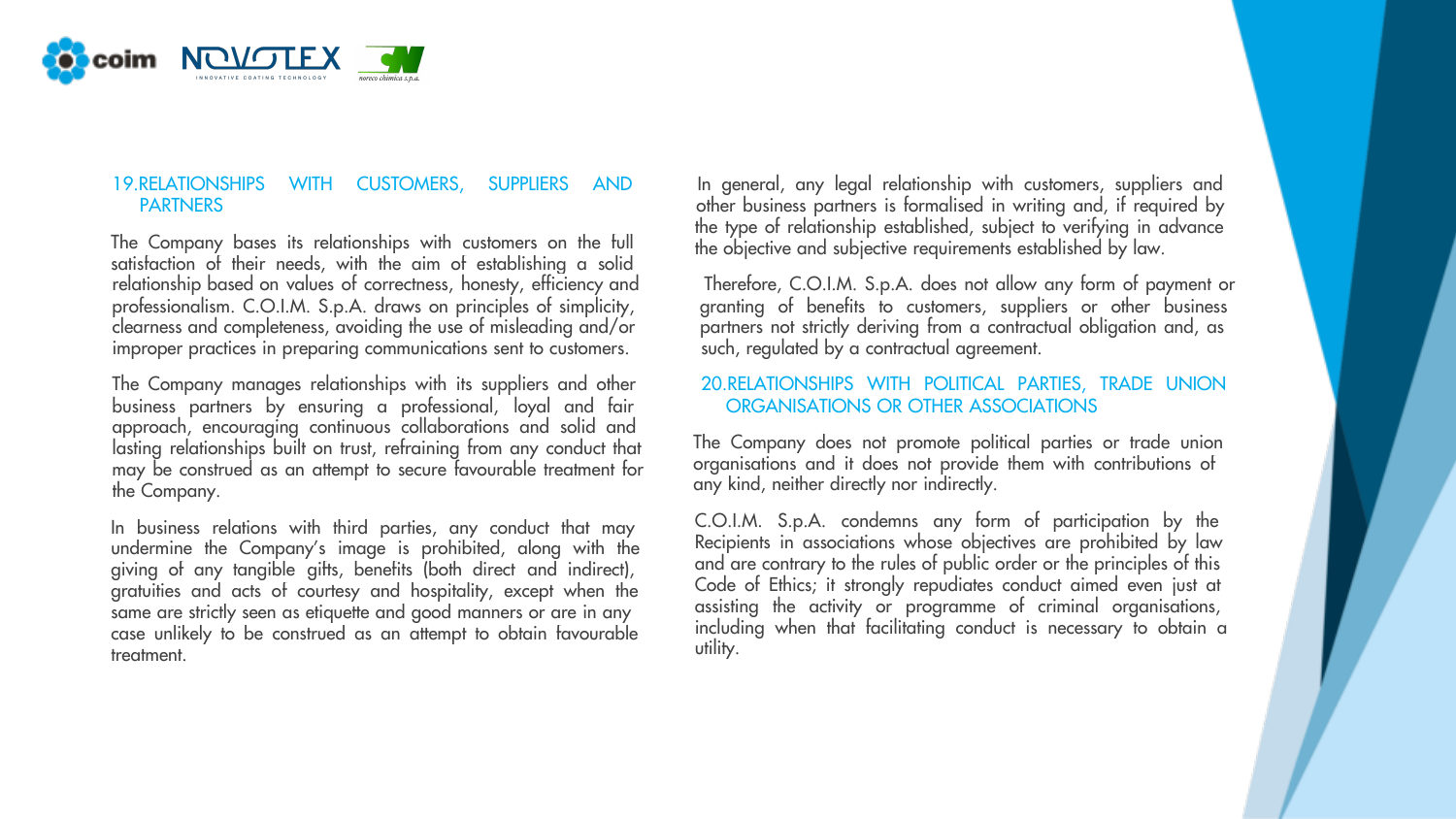

## CHAPTER IV FINAL PROVISIONS

rules that govern the activity of C.O.I.M. S.p.A. Those who send reports are protected from any type of retaliation The Recipients of the Code of Ethics report at any time any act deemed unlawful or irregular with regard to the principles and

Reports may be made in writing via the following private information channels by the methods indicated below:

- Fax: 02 3286488
- Email: coim.whistleblowing@pec.it
- Personal private letter sent to the Head Compliance Officer at the Company's office.

21. WHISTLEBLOWING **The Compliance Officers** will promptly assess the report, even questioning, where possible, the whistleblower and any other persons potentially involved.

> or act that may constitute a form of discrimination or penalisation, except in cases of groundless reports made intentionally or with gross negligence.

> the Compliance Officers guarantee the confidentiality of persons who have reported violations in good faith. In respect of the provisions of the Code of Ethics and existing laws,